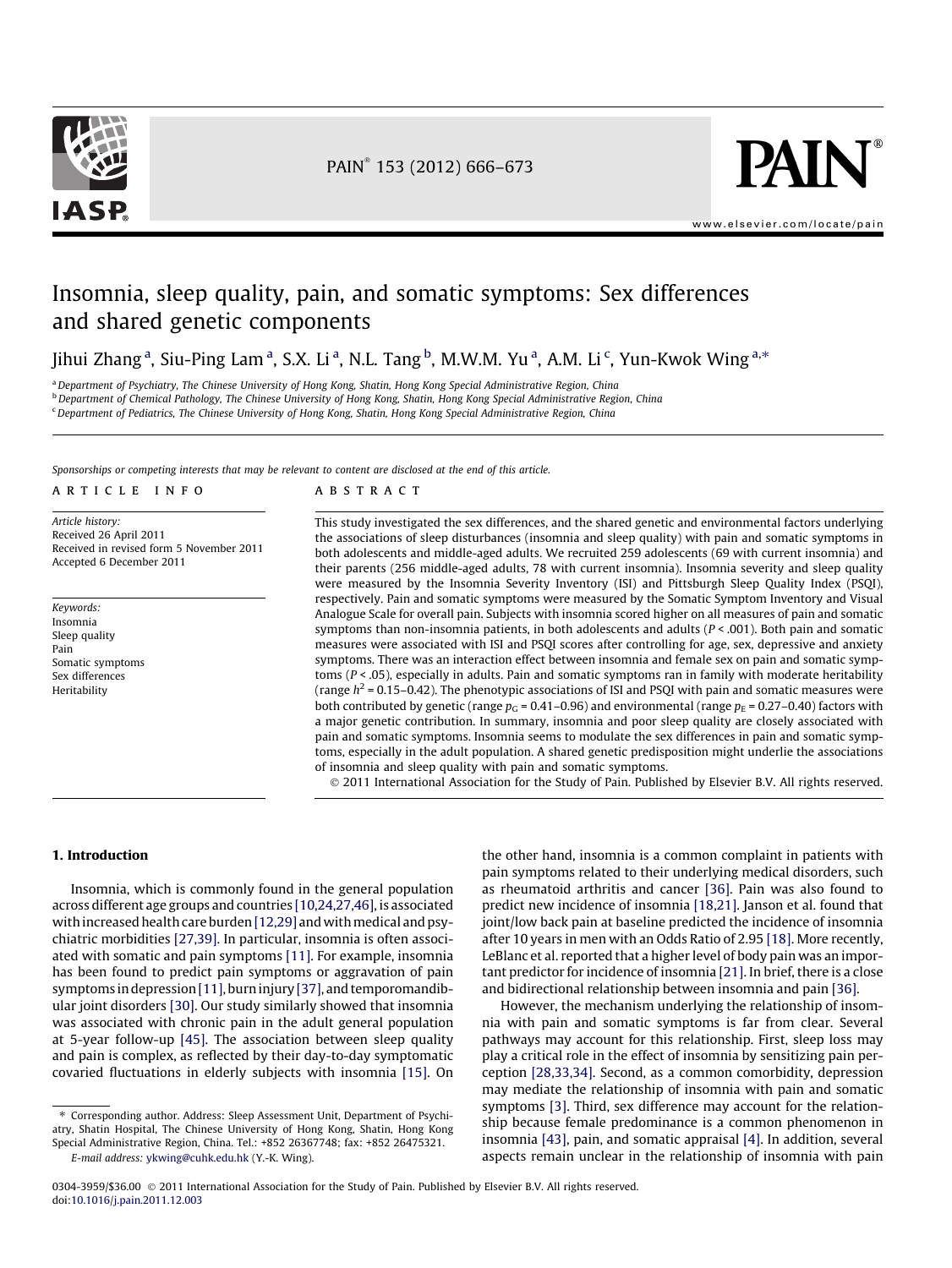and somatic symptoms. First, most previous studies only focused on the intercorrelation among insomnia, pain, and somatic symptoms in adults, and there was a dearth of study on child and adolescent groups. Second, although sex differences in insomnia [\[43\],](#page--1-0) pain, and somatic symptoms [\[4\]](#page--1-0) have been consistently found, no study has reported on how sex could modulate the effects of insomnia on pain and somatic symptoms. Third, the genetic basis for these relationships has not been investigated. Given the high heritability estimate of insomnia symptoms [\[41\],](#page--1-0) it would be worth exploring the heritability or genetic basis of the relationship among insomnia, pain, and somatic symptoms. In this general population-based cross-sectional family study, we aimed to investigate: (1) the associations of insomnia and sleep quality with pain and somatic symptoms in both adolescents and middle-age adults, (2) sex differences in the relationship of insomnia and sleep quality with pain and somatic symptoms, and (3) potential genetic components underlying this relationship.

# 2. Methods

# 2.1. Subject selection

The current study was part of an ongoing epidemiologic study about sleep problems among Hong Kong Chinese school children and their parents that started in 2003–2004 (baseline) [\[23,25,42,46\]](#page--1-0). The follow-up study (wave 2) was conducted with a 2-phase design to investigate the familial aggregation of insomnia during 2008–2011. Phase 1 involved an epidemiological follow-up study with a questionnaire assessment of sleep problems. Phase 2 was a cross-sectional family study with a face-to-face structured diagnostic interview for insomnia and mental disorders and psychometric assessments on sleep quality, mood, quality of life, pain, and somatic symptoms [\[44,45\].](#page--1-0) The major aim of this phase 2 family study was to investigate familial aggregation and heritability of insomnia. The protocol of this study was approved by the Institutional Ethics Review Committee. All participants younger than 18 years old gave their written assents and parental consents. All participants age 18 years or older gave their written consents by themselves. In brief, all adolescents with insomniac complaints (classified as high-risk subjects) including difficulty in initiating sleep (DIS), difficulty inmaintaining sleep (DMS), and/or early morning awakening (EMA) of at least 3 times per week and/or usual sleep onset latency  $\geqslant$  30 minutes in the past 12 months at phase 1 questionnaire study were invited to attend the phase 2 clinical interview study. In addition, a group of adolescents without any insomniac complaints were also invited for further clinical interview at Phase 2 (low-risk subjects). The subject recruitment is presented in [Fig. 1.](#page--1-0) All of their biological parents and full siblings over 6 years old were also invited to attend the phase 2 study. Each subject was assessed by a face-to-face structured clinical interview, a set of detailed psychometric questionnaires, and a clinical examination. The determination of insomnia was based on Diagnostic and Statistical Manual of Mental Disorders, 4th Edition Text Revision criteria for insomnia disorder [\[2\],](#page--1-0) which includes: (1) a predominant complaint of difficulty initiating or maintaining sleep or early morning awakening for at least 1 month; (2) causes significant distress or impairment in social, occupational (or academic in adolescents), and/or other important areas of functioning. Another subtype of insomnia [\[3\]](#page--1-0), nonrestorative sleep, was not recruited into the analysis because nonrestorative sleep has an overlapping association with other sleep disorders, such as sleep deprivation and sleep apnea syndrome, and in our opinion might be better considered as a distinct sleep problem [\[31,38\]](#page--1-0).

A total of 285 adolescents were contacted, and 236 of them finally participated, with a response rate of 82.8%. All adolescents were living with their parents and had similar school schedules. Overall, 95 adolescents were initially classified as high-risk subjects and 141 as low-risk. The clinical interviews ascertained a total of 75 adolescents as insomniacs, whereas the rest of the subjects  $(n = 161)$  were identified as non-insomniac controls ([Fig. 1\)](#page--1-0). In addition, a total of 224 mothers, 196 fathers, and 142 full siblings were recruited into the phase 2 study. The fathers and mothers were grouped as adult samples, whereas probands and their siblings were grouped as adolescent samples for analysis. The current analysis was based on 259 adolescents (68.5%) and 256 middle-age adults (61.0%) who completed the assessment of both pain and somatic inventories. There were no differences in age  $(46.0 \pm 4.2 \text{ vs } 10^{-10})$  $45.7 \pm 5.0$ ) and sex (female 53.1% vs 54.0%) between the adults who did and did not complete the inventories. More female adolescents completed the inventories (54.8% vs 39.3%,  $P = .011$ ), but adolescents who completed the inventories were of similar age to those who did not complete them.

### 2.2. Measures of insomnia severity and sleep quality

The severity of insomnia and sleep quality was assessed by the Insomnia Severity Index (ISI) and the Pittsburgh Sleep Quality Index (PSQI), respectively. The ISI is a 7-item questionnaire assessing the subtype, severity, and impact of sleep difficulties in the past 2 weeks with satisfactory psychometric properties [\[6\]](#page--1-0). The PSQI is a 19-item questionnaire evaluating sleep quality and sleep disturbances over a 1-month interval [\[8\].](#page--1-0) Higher scores in ISI and PSQI indicate more severe insomniac symptoms and poorer sleep quality, respectively.

#### 2.3. Measures of overall pain severity by Visual Analogue Scales

Visual Analogue Scales (VAS) were used to assess the severity of overall pain in the past week [\[13\]](#page--1-0). This question was asked as: ''The following are questions that describe all the pain you experienced during the previous week. Experiences of discomfort are generally described as 'numbness', 'exhausted', 'heaviness', etc., whereas experiences of pain are generally described as 'tingling', 'dull pain', 'burrowing pain', etc.'' The pain severity of VAS was anchored by ''no pain'' on one end and ''as severe as I can imagine'' on the other in a 100-mm scale.

## 2.4. Measures of somatic and pain symptoms

Somatic symptoms (including both pain-related and non-painrelated items) were measured by the 28-item Somatic Symptom Inventory (SSI-28), in which each somatic symptom was rated on a Likert scale from 1 (not at all) to 5 (a great deal), according to how much it bothered the participants over the last week [\[5\].](#page--1-0) The pain subscore (SSI-pain) was derived by calculating the average score over 7 pain-related items, whereas the somatic subscore (SSI-somatic) constituted the remaining 21 items [\[5\]](#page--1-0).

#### 2.5. Measures of depressive and anxiety symptoms

Depressive and anxiety symptoms were assessed by the locally validated Chinese version of the Hospital Anxiety and Depression Scale (HADS) for both adolescents and adults [\[9,22\]](#page--1-0). The HADS is a 14-item self-reporting questionnaire with two 7-item subscales for anxiety and depression. The items are rated on a 4-point Likert scale from 0 to 3. The anxiety and depression subscores are summed separately in the current study.

# 2.6. Statistical methods

Descriptive statistics were presented as percentages for discrete variables and as means (standard deviations) for continuous variables. To compare the independent differences for each pain